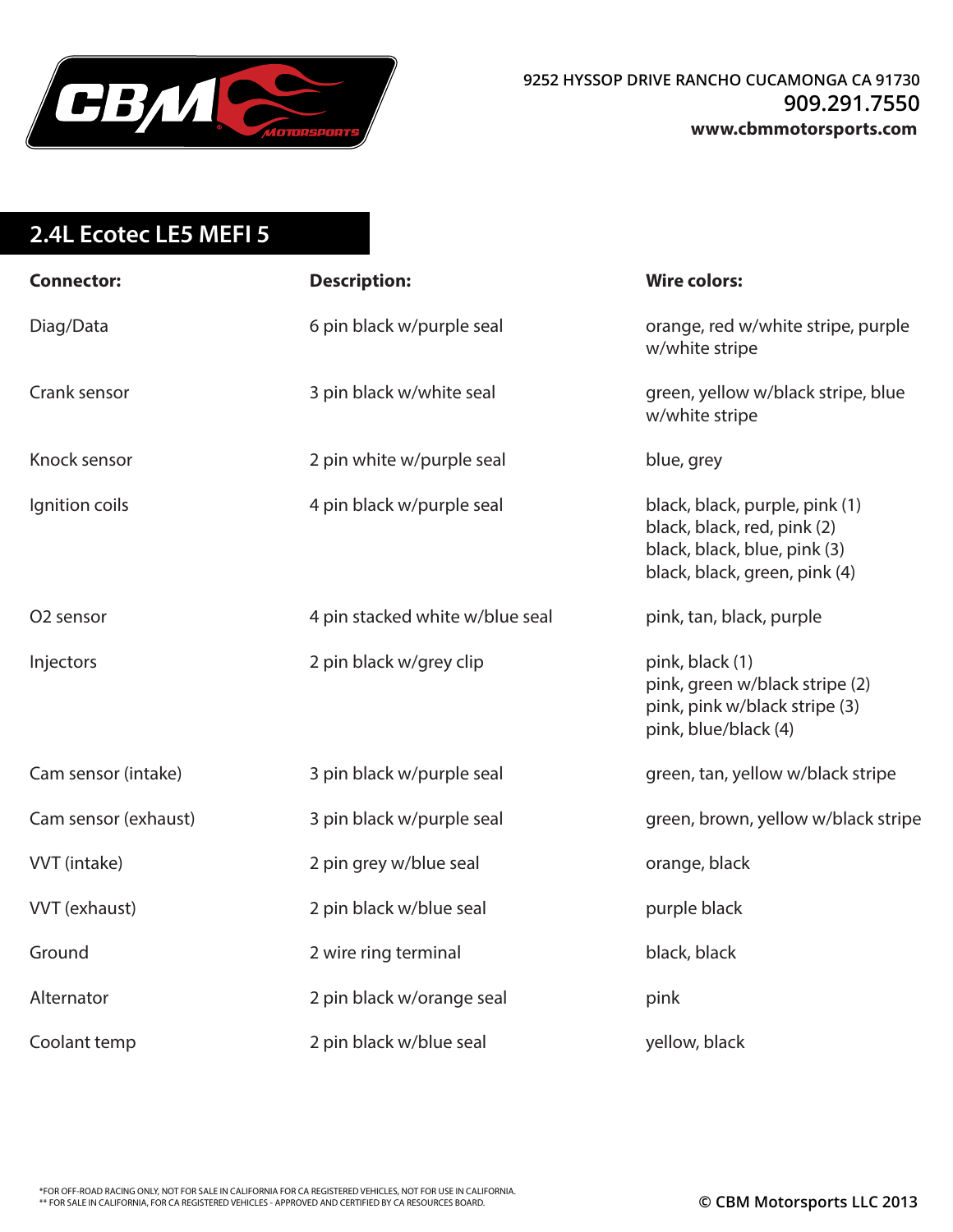

## **2.4L Ecotec LE5 MEFI 5** cont. 2

| <b>Connector:</b>        | <b>Description:</b>       | <b>Wire colors:</b>                                |
|--------------------------|---------------------------|----------------------------------------------------|
| Electronic Throttle body | 6 pin                     | brown, yellow, grey, green,<br>black/white, purple |
| Air temp                 | 2 pin grey w/blue seal    | black w/white stripe, tan                          |
| <b>MAP</b>               | 3 pin black w/orange seal | grey, green, black                                 |
| Fan                      | Used                      | blue                                               |
| Electronic Throttle body | 8 pin                     | yellow, black, brown,<br>green/black, blue/black,  |
|                          |                           | purple, green, grey                                |
| Air temp                 | 2 pin grey w/blue seal    | black w/white stripe, tan                          |
| <b>MAP</b>               | 3 pin black w/orange seal | grey, green, black                                 |
| Fan                      | Used                      | blue                                               |
|                          |                           |                                                    |
|                          |                           |                                                    |

## Manual Throttle body

| <b>TPS</b> | 3 pin black w/purple seal    | grey, black, blue w/white stripe |
|------------|------------------------------|----------------------------------|
| <b>IAC</b> | 2 pin modified w/orange seal | yellow, brown                    |
| Air temp   | 2 pin grey w/blue seal       | black w/white stripe, tan        |
| Fan        | Not Used                     | blue                             |

\*FOR OFF-ROAD RACING ONLY, NOT FOR SALE IN CALIFORNIA FOR CA REGISTERED VEHICLES, NOT FOR USE IN CALIFORNIA. \*\* FOR SALE IN CALIFORNIA, FOR CA REGISTERED VEHICLES - APPROVED AND CERTIFIED BY CA RESOURCES BOARD. **© CBM Motorsports LLC 2013**